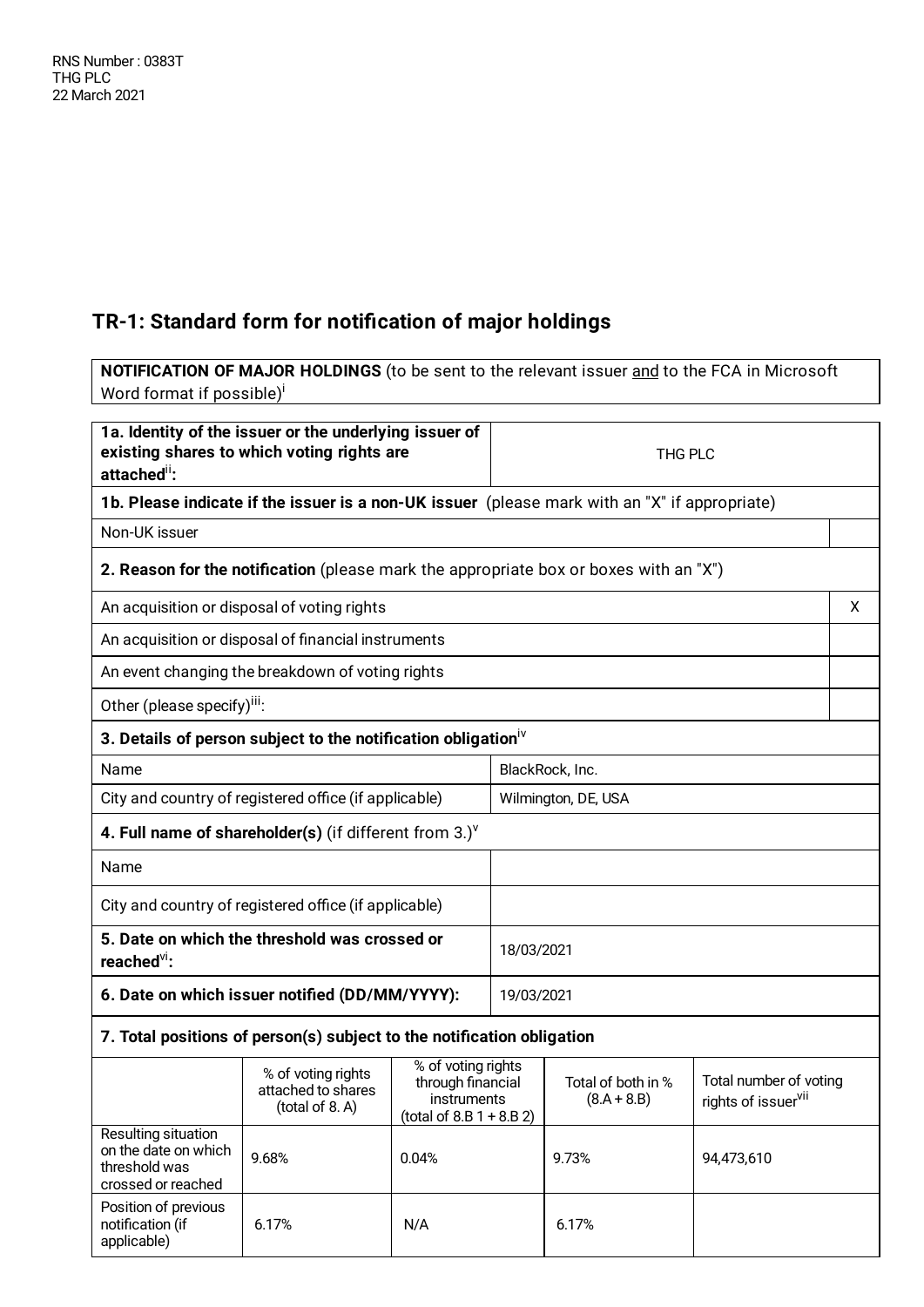## **8. Notified details of the resulting situation on the date on which the threshold was crossed or** reached<sup>viii</sup>

| A: Voting rights attached to shares                   |                                       |                               |                           |                               |  |  |
|-------------------------------------------------------|---------------------------------------|-------------------------------|---------------------------|-------------------------------|--|--|
| Class/type of<br>shares<br>ISIN code (if<br>possible) | Number of voting rights <sup>ix</sup> |                               | % of voting rights        |                               |  |  |
|                                                       | <b>Direct</b><br>$($ (DTR5.1)         | <b>Indirect</b><br>(DTR5.2.1) | <b>Direct</b><br>(DTR5.1) | <b>Indirect</b><br>(DTR5.2.1) |  |  |
| GB00BMTV7393                                          |                                       | 94,032,807                    |                           | 9.68%                         |  |  |
|                                                       |                                       |                               |                           |                               |  |  |
|                                                       |                                       |                               |                           |                               |  |  |
| <b>SUBTOTAL 8. A</b>                                  | 94,032,807                            |                               |                           | 9.68%                         |  |  |

| B 1: Financial Instruments according to DTR5.3.1R (1) (a)                    |  |                                                     |                                                                                                        |                    |  |  |
|------------------------------------------------------------------------------|--|-----------------------------------------------------|--------------------------------------------------------------------------------------------------------|--------------------|--|--|
| <b>Expiration</b><br><b>Type of financial</b><br>instrument<br>$date^{\chi}$ |  | Exercise/<br><b>Conversion Period</b> <sup>XI</sup> | <b>Number of voting rights</b><br>that may be acquired if the<br>instrument is<br>exercised/converted. | % of voting rights |  |  |
| Securities Lending                                                           |  |                                                     | 409,487                                                                                                | 0.04%              |  |  |
|                                                                              |  |                                                     |                                                                                                        |                    |  |  |
|                                                                              |  |                                                     |                                                                                                        |                    |  |  |
|                                                                              |  | <b>SUBTOTAL 8. B1</b>                               | 409.487                                                                                                | 0.04%              |  |  |

| B 2: Financial Instruments with similar economic effect according to DTR5.3.1R (1) (b) |                                    |                                                        |                                                         |                            |                    |  |
|----------------------------------------------------------------------------------------|------------------------------------|--------------------------------------------------------|---------------------------------------------------------|----------------------------|--------------------|--|
| <b>Type of financial</b><br>instrument                                                 | <b>Expiration</b><br>$date^{\chi}$ | Exercise/<br><b>Conversion</b><br>Period <sup>xi</sup> | <b>Physical or</b><br>cash<br>settlement <sup>xii</sup> | Number of voting<br>rights | % of voting rights |  |
| <b>CFD</b>                                                                             |                                    |                                                        | Cash                                                    | 31,316                     | 0.00%              |  |
|                                                                                        |                                    |                                                        |                                                         |                            |                    |  |
|                                                                                        |                                    |                                                        |                                                         |                            |                    |  |
|                                                                                        |                                    |                                                        | <b>SUBTOTAL</b><br>8.B.2                                | 31,316                     | 0.00%              |  |

| 9. Information in relation to the person subject to the notification obligation (please mark the<br>applicable box with an "X")                                                                                                                        |                                                                                                                    |  |  |  |  |  |  |
|--------------------------------------------------------------------------------------------------------------------------------------------------------------------------------------------------------------------------------------------------------|--------------------------------------------------------------------------------------------------------------------|--|--|--|--|--|--|
|                                                                                                                                                                                                                                                        | Person subject to the notification obligation is not controlled by any natural person or legal entity and does not |  |  |  |  |  |  |
|                                                                                                                                                                                                                                                        | control any other undertaking(s) holding directly or indirectly an interest in the (underlying) issuerXili         |  |  |  |  |  |  |
|                                                                                                                                                                                                                                                        | <b>Full chain of controlled undertakings through which the voting rights and/or the</b>                            |  |  |  |  |  |  |
| x<br>financial instruments are effectively held starting with the ultimate controlling natural person or legal entityXIV<br>(please add additional rows as necessary)                                                                                  |                                                                                                                    |  |  |  |  |  |  |
| Total of both if it equals<br>% of voting rights if it<br>% of voting rights<br>Name $^{XV}$<br>equals or is higher than<br>or is higher than the<br>through financial<br>the notifiable threshold<br>notifiable threshold<br>instruments if it equals |                                                                                                                    |  |  |  |  |  |  |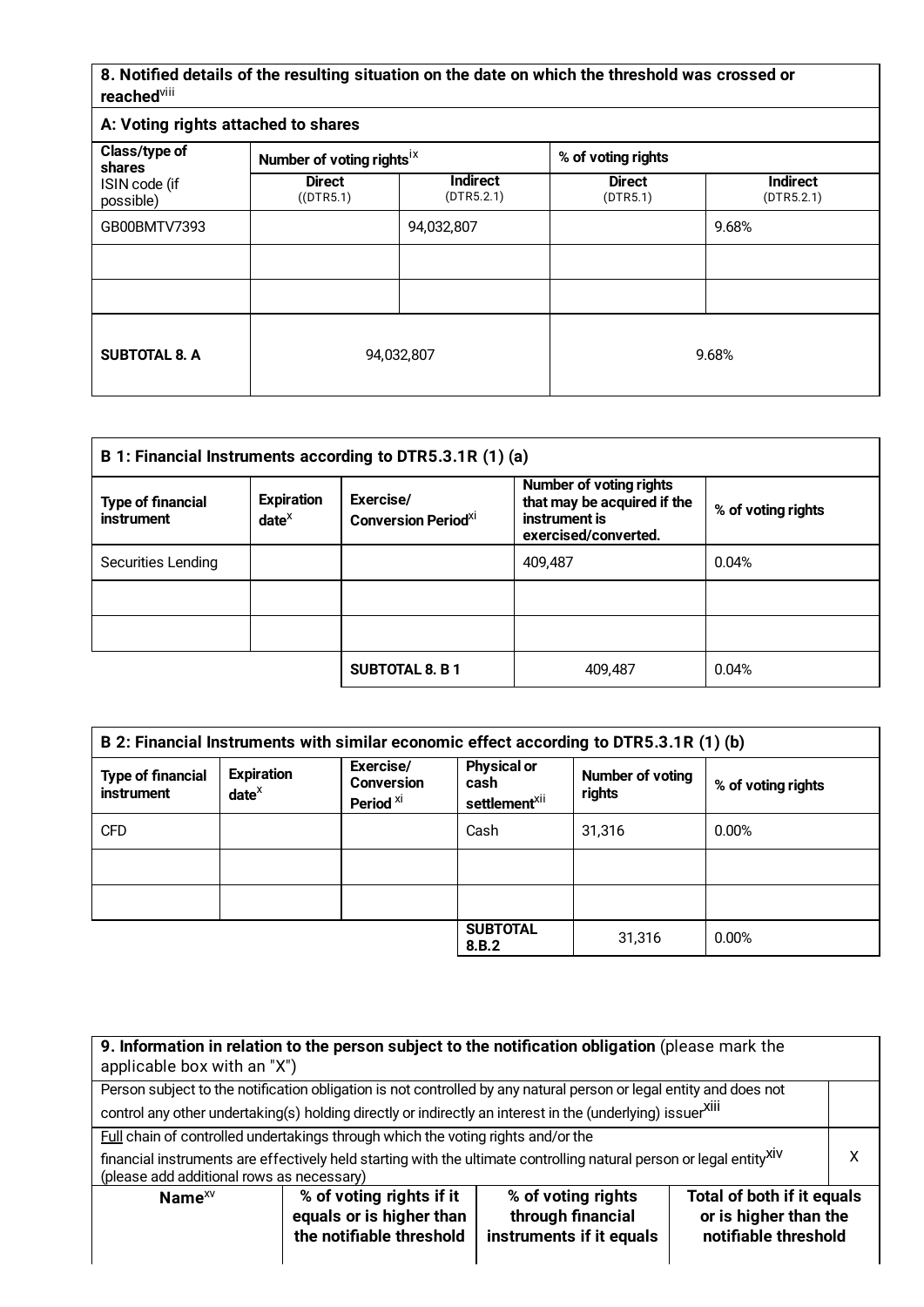|                | or is higher than the<br>notifiable threshold |  |
|----------------|-----------------------------------------------|--|
| See Attachment |                                               |  |

| 10. In case of proxy voting, please identify:       |  |  |  |  |
|-----------------------------------------------------|--|--|--|--|
| Name of the proxy holder                            |  |  |  |  |
| The number and % of voting rights held              |  |  |  |  |
| The date until which the voting rights will be held |  |  |  |  |

| 11. Additional information <sup>XVI</sup>     |  |
|-----------------------------------------------|--|
| BlackRock Regulatory Threshold Reporting Team |  |
| Jana Blumenstein                              |  |
| 020 7743 3650                                 |  |
|                                               |  |
|                                               |  |

| <b>Place of completion</b> | 12 Throgmorton Avenue, London, EC2N 2DL, U.K. |
|----------------------------|-----------------------------------------------|
| Date of completion         | 19 March, 2021                                |

## **Section 9 Attachment**

| Name <sup>XV</sup>                      | % of voting rights if<br>it equals or is higher<br>than the notifiable<br>threshold | % of voting rights<br>through financial<br>instruments if it<br>equals or is higher<br>than the notifiable<br>threshold | <b>Total of both if it</b><br>equals or is<br>higher than the<br>notifiable<br>threshold |
|-----------------------------------------|-------------------------------------------------------------------------------------|-------------------------------------------------------------------------------------------------------------------------|------------------------------------------------------------------------------------------|
| BlackRock, Inc.                         |                                                                                     |                                                                                                                         |                                                                                          |
| Trident Merger, LLC                     |                                                                                     |                                                                                                                         |                                                                                          |
| BlackRock Investment Management, LLC    |                                                                                     |                                                                                                                         |                                                                                          |
|                                         |                                                                                     |                                                                                                                         |                                                                                          |
| BlackRock, Inc.                         |                                                                                     |                                                                                                                         |                                                                                          |
| BlackRock Holdco 2, Inc.                |                                                                                     |                                                                                                                         |                                                                                          |
| BlackRock Financial Management, Inc.    |                                                                                     |                                                                                                                         |                                                                                          |
| BlackRock International Holdings, Inc.  |                                                                                     |                                                                                                                         |                                                                                          |
| BR Jersey International Holdings L.P.   |                                                                                     |                                                                                                                         |                                                                                          |
| BlackRock Holdco 3, LLC                 |                                                                                     |                                                                                                                         |                                                                                          |
| BlackRock Cayman 1 LP                   |                                                                                     |                                                                                                                         |                                                                                          |
| BlackRock Cayman West Bay Finco Limited |                                                                                     |                                                                                                                         |                                                                                          |
| BlackRock Cayman West Bay IV Limited    |                                                                                     |                                                                                                                         |                                                                                          |
| <b>BlackRock Group Limited</b>          |                                                                                     |                                                                                                                         |                                                                                          |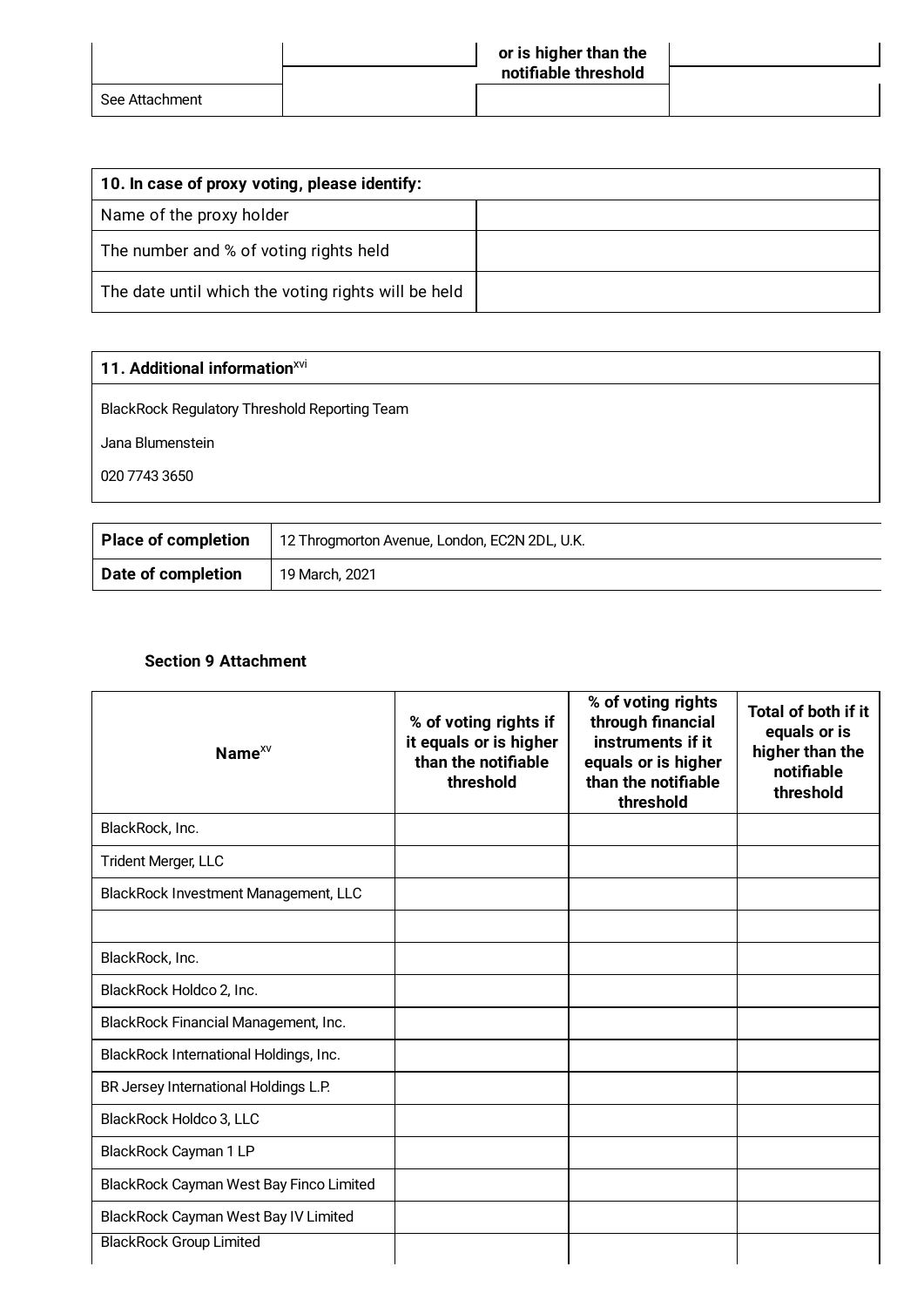| <b>BlackRock Finance Europe Limited</b>                               |       |       |       |
|-----------------------------------------------------------------------|-------|-------|-------|
| BlackRock Investment Management (UK)<br>Limited                       | 7.39% | 0.02% | 7.42% |
|                                                                       |       |       |       |
| BlackRock, Inc.                                                       |       |       |       |
| BlackRock Holdco 2, Inc.                                              |       |       |       |
| BlackRock Financial Management, Inc.                                  |       |       |       |
| BlackRock International Holdings, Inc.                                |       |       |       |
| BR Jersey International Holdings L.P.                                 |       |       |       |
| BlackRock Australia Holdco Pty. Ltd.                                  |       |       |       |
| <b>BlackRock Investment Management</b><br>(Australia) Limited         |       |       |       |
|                                                                       |       |       |       |
| BlackRock, Inc.                                                       |       |       |       |
| BlackRock Holdco 2, Inc.                                              |       |       |       |
| BlackRock Financial Management, Inc.                                  |       |       |       |
| BlackRock International Holdings, Inc.                                |       |       |       |
| BR Jersey International Holdings L.P.                                 |       |       |       |
| BlackRock Holdco 3, LLC                                               |       |       |       |
| BlackRock Cayman 1 LP                                                 |       |       |       |
| BlackRock Cayman West Bay Finco Limited                               |       |       |       |
| BlackRock Cayman West Bay IV Limited                                  |       |       |       |
| <b>BlackRock Group Limited</b>                                        |       |       |       |
| <b>BlackRock International Limited</b>                                |       |       |       |
|                                                                       |       |       |       |
| BlackRock, Inc.                                                       |       |       |       |
| BlackRock Holdco 2, Inc.                                              |       |       |       |
| BlackRock Financial Management, Inc.                                  |       |       |       |
| BlackRock Holdco 4, LLC                                               |       |       |       |
| BlackRock Holdco 6, LLC                                               |       |       |       |
| BlackRock Delaware Holdings Inc.                                      |       |       |       |
| <b>BlackRock Institutional Trust Company,</b><br>National Association |       |       |       |
|                                                                       |       |       |       |
| BlackRock, Inc.                                                       |       |       |       |
| BlackRock Holdco 2, Inc.                                              |       |       |       |
| BlackRock Financial Management, Inc.                                  |       |       |       |
|                                                                       |       |       |       |
| BlackRock, Inc.                                                       |       |       |       |
| BlackRock Holdco 2, Inc.                                              |       |       |       |
|                                                                       |       |       |       |